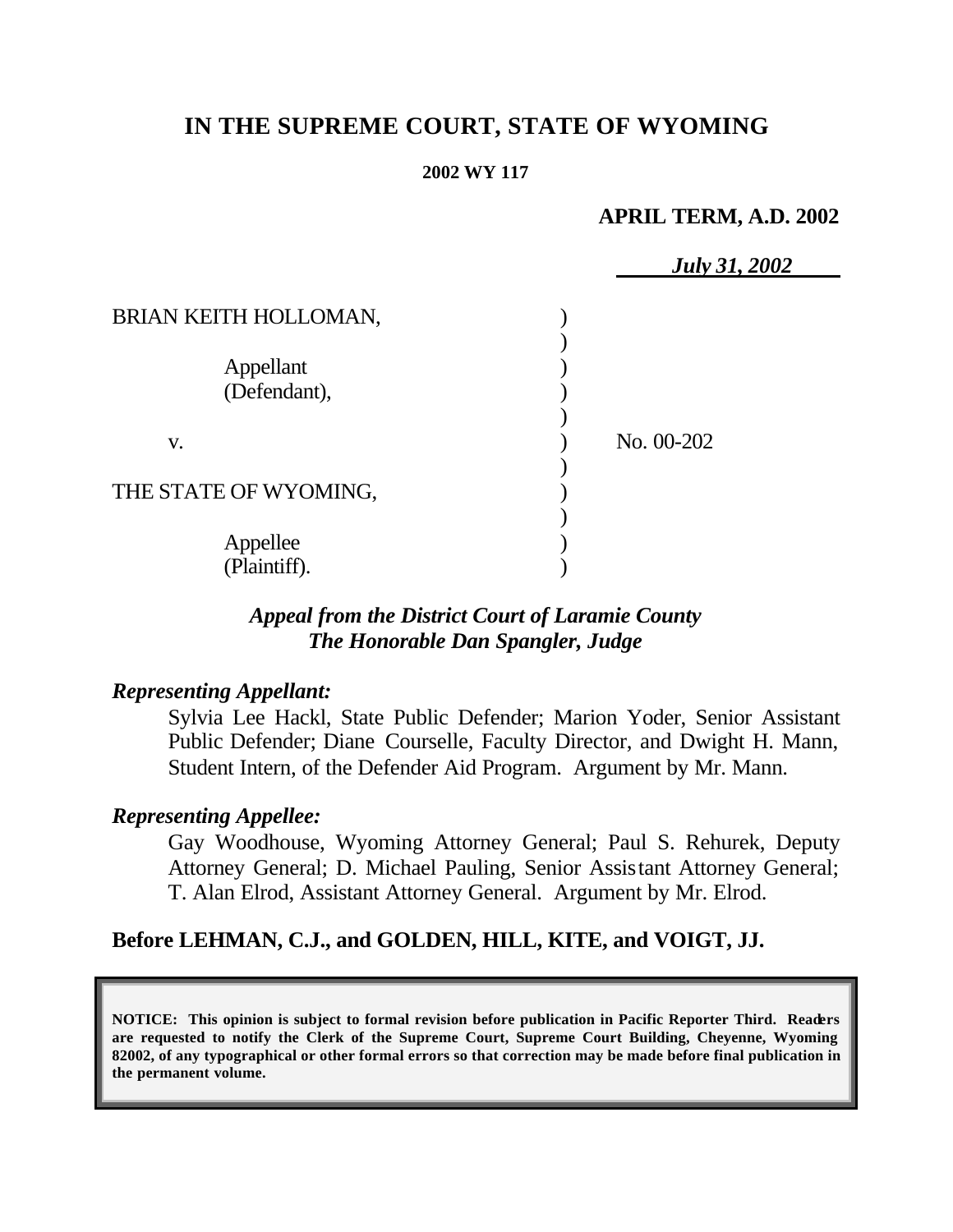### **GOLDEN**, Justice.

[¶1] In this appeal, the trial court failed to give a requested self-defense instruction to the jury during trial for one count of first degree premeditated murder. Our jurisprudence has established that the defenses of self-defense and accident are mutually exclusive when applied to the shooting death of a victim. However, in this particular case, Appellant Brian Keith Holloman claimed that his act of self-defense by striking blows against one victim resulted in the accidental falling death of a third party, and he was, therefore, entitled to his requested self-defense-against-assault instruction. Our review has determined that Holloman's defense theory is recognized by the common law, the self-defense elements are supported by his testimony, and are corroborated by physical evidence. We, therefore, hold that it was reversible error to fail to instruct the jury on his self-defense theory. This ruling is dispositive, and we do not consider Holloman's issues regarding prosecutorial misconduct.

[¶2] Reversed and remanded for new trial.

### **ISSUES**

[¶3] Holloman presents these issues for our review:

I. Did the trial court commit reversible error by improperly refusing to give a jury instruction on self-defense where Mr. Holloman offered an instruction sufficient to apprise the court of his theory of the case and there was competent evidence presented to support that theory?

II. Was Mr. Holloman deprived of his rights to due process and a fair trial by the prosecution's pervasive and varied misconduct, including (1) violating discovery rules (one violation constitutes independent reversible error), (2) ignoring exclusionary rulings by the court, (3) engaging in various forms of improper questioning, (4) eliciting a comment on Mr. Holloman's exercise of his right to silence (which constitutes independent reversible error), (5) encouraging the jury to convict because of community bias and prejudice, and (6) making highly inflammatory and improper comments in summation (the combined summation comments constitute independent reversible error as well)?

The State rephrases the issues:

I. Was appellant entitled to a self-defense instruction where his defense at trial was that he killed his victim by accident?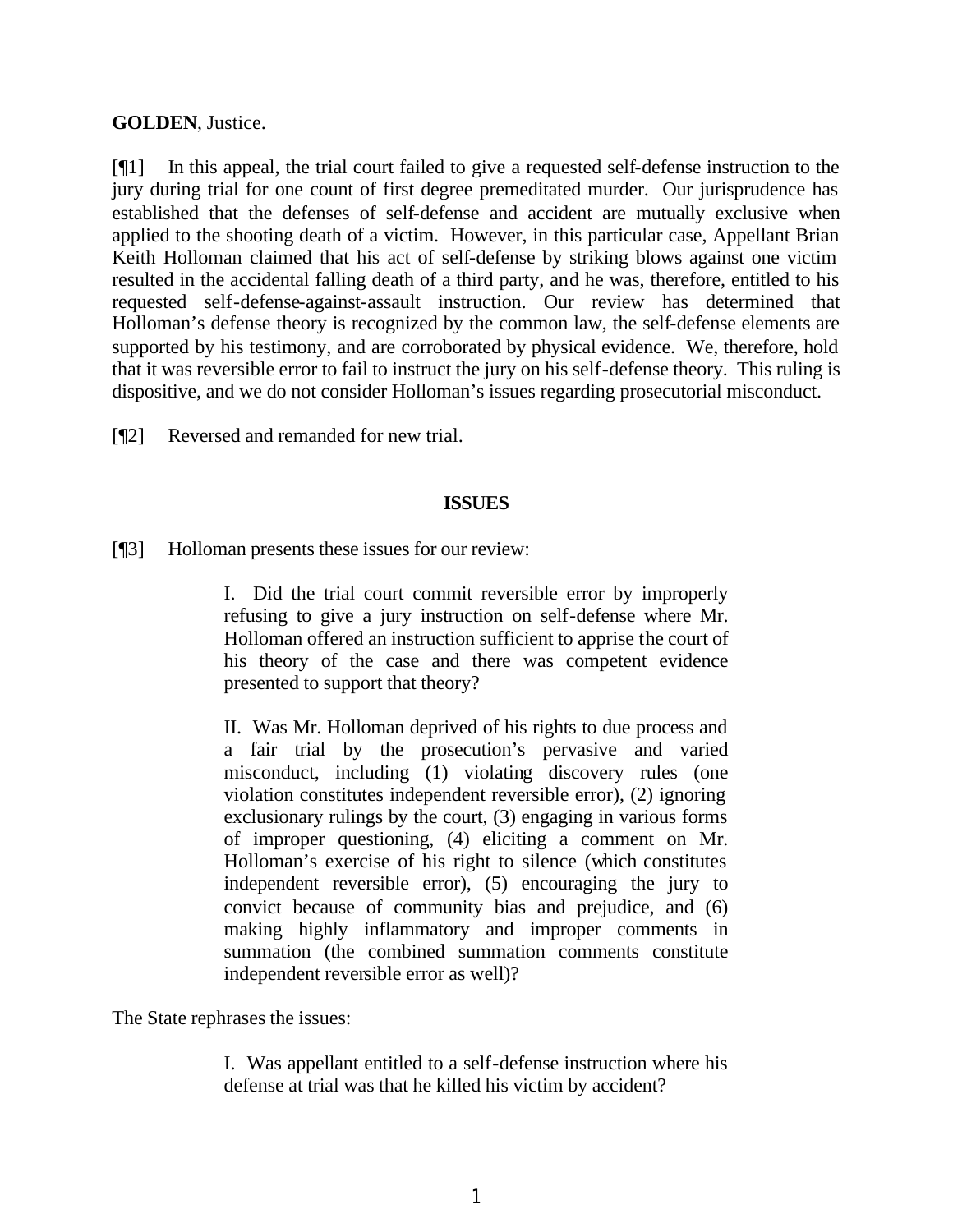II. Was there prosecutorial misconduct in appellant's trial?

## **FACTS**

[¶4] Holloman was a transient who arrived in Cheyenne on July 24, 1999, and planned to continue to El Paso, Texas. An admitted alcoholic, Holloman spent that day and night drinking with other men, and, sometime later that night, Holloman was attacked and slashed across the face. He received medical attention for his wound, which required a double row of stitches. The wound was described as a cut from above his right eye that went down his face, through his ear and into his neck. Holloman spent that night at a detoxification center.

[¶5] The next morning, Holloman and another man who had also spent the night at the detoxification center joined Herman Thunder Hawk and Douglas Johnson at a liquor store and all bought beer and vodka. The four then went to Thunder Hawk's apartment at the Idleman Hotel in downtown Cheyenne. The four drank all of the alcohol they had bought, drank another half-gallon of vodka they bought in mid-afternoon and soon all passed out. The men awoke sometime that evening. At 7:13 p.m., local police were dispatched to the hotel following a report that a man was hanging out of a window of the Idleman Hotel.

[¶6] Police arrived within two minutes and observed a man hanging from the window and, within minutes, fall to his death. That man was Douglas Johnson. Before Johnson fell, the police observed that Johnson's thighs were over the sash of the window and the rest of his body was hanging down facing the building. One police officer stated that he "fell" out of the window, and that he did not see anybody shove him out of the window. Police entered the building as Thunder Hawk and Holloman were attempting to exit it. Both were placed on the ground and handcuffed. The two began yelling at each other, and the officer in charge told the other officers not to ask them any questions and to write down everything that the two said to each other. Thunder Hawk accused Holloman of killing his friend, and Holloman made statements that he had killed him. Holloman's statements were later admitted against him at trial.

[¶7] Holloman was tried for first degree murder. Under the State's theory of the case, Holloman pushed Johnson out of the window and he hung suspended from the window for some minutes with his thighs on the window sash and one arm locked onto the window. Johnson was able to pull himself back in to where his waist was on the sash, and then Holloman forcefully ejected him out through the window causing him to fall to his death. Additionally, Thunder Hawk testified that he emerged from the bathroom and saw Holloman shoving Johnson out of the window. Thunder Hawk stated that he grabbed Johnson by the calves of his legs and held on to him. Holloman hit Thunder Hawk in the face numerous times causing Thunder Hawk to lose his hold. The State argued that Holloman did not lose his grip on Johnson but, instead, sent him out of the window with force to his death.

[¶8] Several witnesses on the street observed Johnson hanging out of the window before he fell to his death. Although all agreed that someone was holding onto Johnson as he hung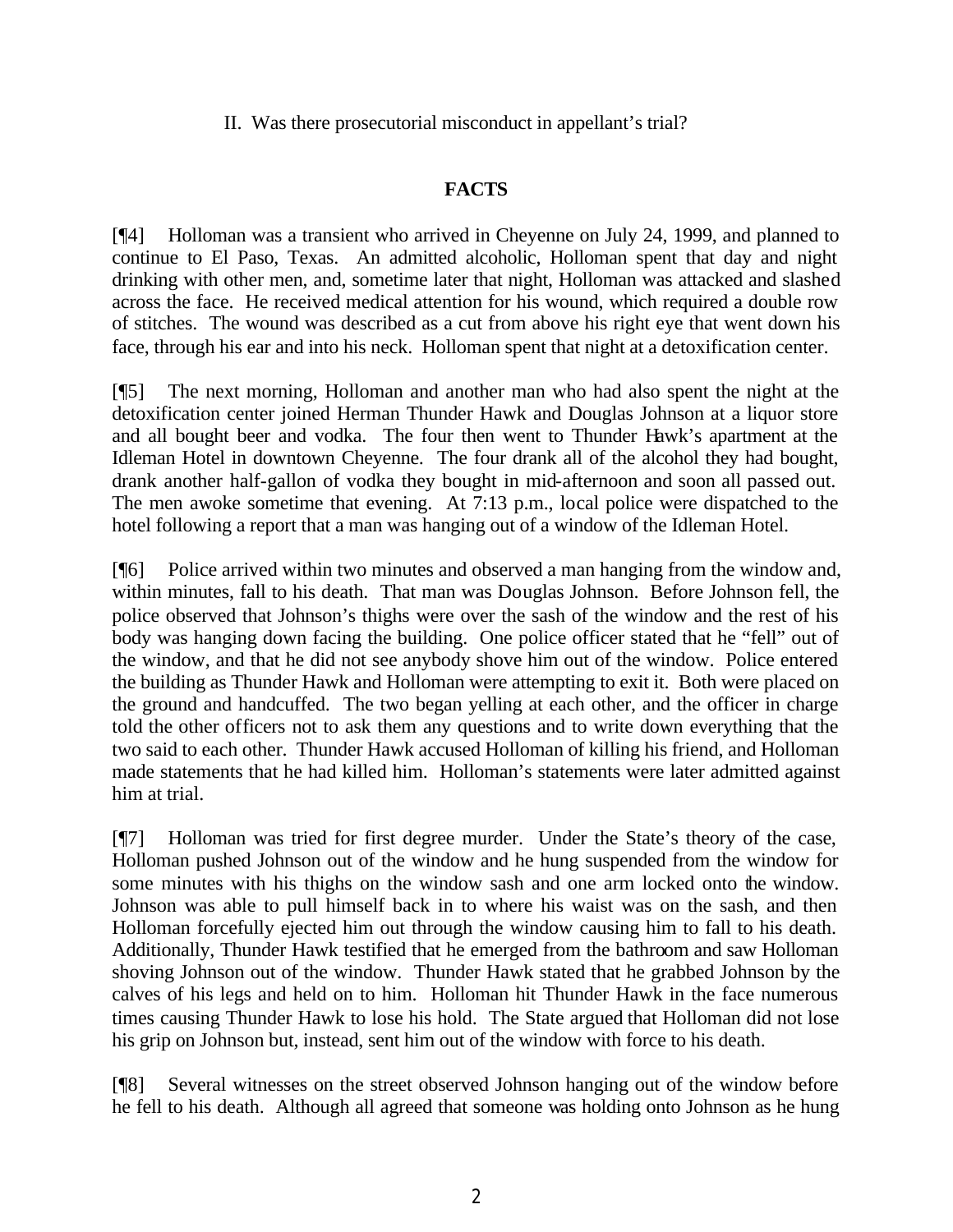upside down out of the window, the stories conflicted as to whether he fell or was shoved out of the window. The time period between when Johnson was first sent out of the window and fell to his death was between five and ten minutes.

[¶9] In opening arguments, the defense explained its theory of the case. After Holloman awoke, he was struck in the face:

> And so when he gets attacked, he does what anyone would do under the circumstances; he defends himself. He whips around, but you know what, he doesn't see Douglas Johnson. As soon as he gets to where he can see, he sees Herman Thunder Hawk, and that's all he sees. He does not even know that Douglas Johnson had gone out the window. He still thinks it's Herman Thunder Hawk that just attacked him.

> So he does start hitting Herman Thunder Hawk. He doesn't even realize that Douglas Johnson is out of the window until he hears Herman Thunder Hawk say, "Oh, shit, he fell," and Herman Thunder Hawk takes off.

> > \* \* \* \*

Now we're not trying to say that in self-defense, Brian threw Douglas Johnson out a window. We are trying to say that he was defending himself, and in the course of defending himself, a tragic accident happened, but that's all. It was a tragic accident, and not a crime.

[¶10] During trial, Holloman testified that he awoke to loud music on a tape player. Holloman got up and crossed to the tape player and turned it off. He stated that Thunder Hawk was in the room and seated on a couch next to Johnson, and as Holloman turned off the tape player, he was struck hard in his face on the wound with stitches. The blow knocked him into a wall and the intense pain blinded him for some moments, and he felt as if he might lose consciousness. He reacted by spinning around and scuffling and when he was able to focus his sight, he saw Thunder Hawk and hit him in the face.

> Holloman: . . . I thought he had been the one that hit me. I was reacting. It was-- Defense: Happened fast. Holloman: Seemed like just like that (indicating). Defense: Where was Mr. Johnson? Holloman: I didn't know. Defense: You had no idea? Holloman: All I seen was Thunder Hawk. Defense: You were focused on him? Holloman: That's all I seen. At the moment, him and I were the only two there.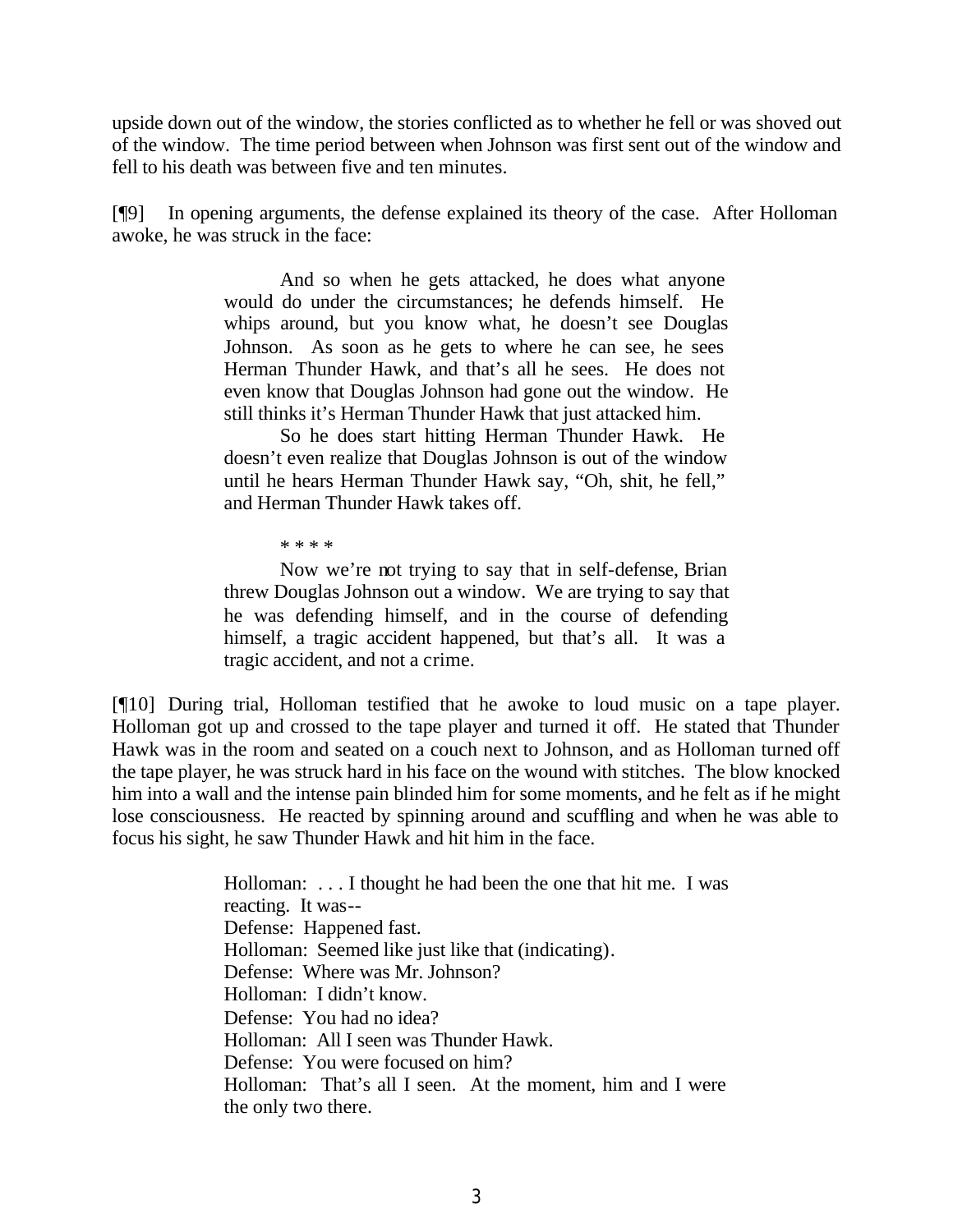Defense: At some point did you realize where Mr. Johnson was?

Holloman: I didn't know that – Thunder Hawk was hollering something at me. He was yelling something, but  $I -$  with the stereo behind me not quite on station, and him hollering, plus me being woozy from being hit so hard, I didn't know what he was saying. I just know that he was yelling at me, and I just attacked.

Defense: When did you realize where Mr. Johnson was? Holloman: Then he said, " Oh, shit, he fell," and I didn't know he was out the window. That's – that's when I realized that the boy had fell.

[¶11] Photographs of Holloman's face and witness testimony that Holloman's face had suffered further injury corroborated Holloman's story that he was attacked that day. The defense requested a self-defense instruction, arguing that Holloman was defending himself from a perceived attack when Johnson went out of the window. The requested instruction stated:

> YOU ARE INSTRUCTED that it is lawful for a person who is being assaulted to defend himself from attack if he has reasonable grounds for believing and does believe that bodily injury is about to be inflicted upon him. In doing so he may use all force which would appear to a reasonable person, in the same or similar circumstances, to be necessary to prevent injury.<sup>[1]</sup>

> To justify acting in self-defense, it is not necessary that the danger was real, or that the danger was impending and immediate, so long as the defendant had a reasonable cause to believe and did believe these facts. If these two requirements are met, acting in self-defense is justified even though there is no intention on the part of the other person to do the defendant harm, nor any impending and immediate danger, nor the actual necessity for acting in self-defense.<sup>[2]</sup>

[¶12] During the jury instruction conference in chambers, defense counsel argued for a selfdefense instruction:

> The evidence that was presented from Brian Holloman was that he was attacked. He does not know who did it, but he was attacked, and that he did defend himself. In the course of

 $1$  This paragraph is taken verbatim from the Wyoming pattern instruction 8.09 entitled Self-Defense Against Assault. 2 This paragraph is taken verbatim from the Wyoming pattern instruction 8.11 entitled Actual Danger Not

Necessary To Claim Of Self-Defense.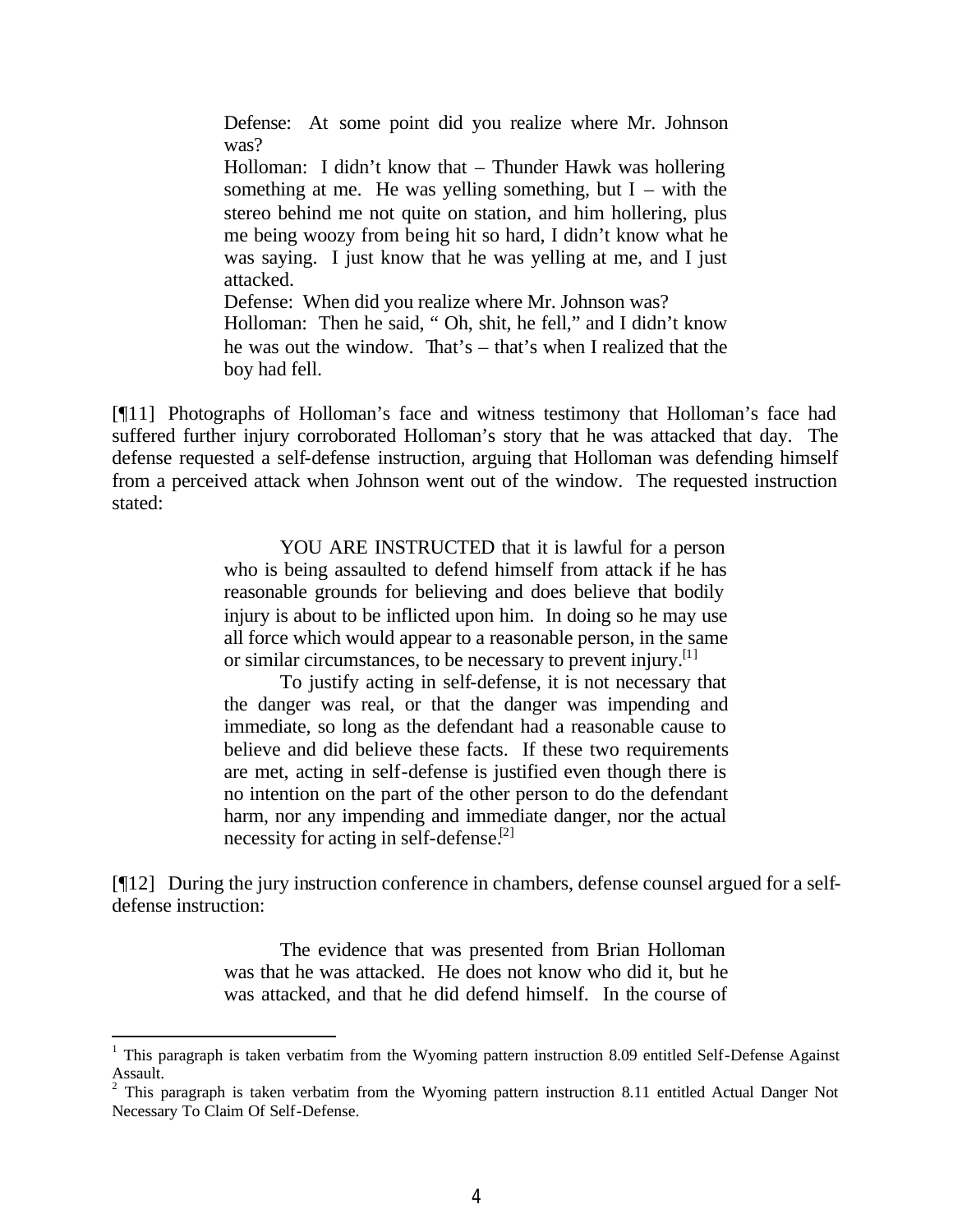defending himself, an accident occurred, and like I said, the ultimate theory of the defendant is that this was an accidental killing, but the accidental killing was the result of self-defense, and the jury needs to be instructed that he does have the right to defend himself from an attacker whether he knows who it is or not.

He does have the right to defend himself from an attacker.

The Court: Again,  $[3]$  the defendant never said that he was attacked by the decedent or that he attacked the decedent in return. As I understand his testimony, he denied doing anything to the decedent.

Defense: No. Just the fact that he – the way that he whipped around, and some of their evidence is that – correct me if I'm wrong – that he was hitting Thunder Hawk in order to make him drop Mr. Johnson, and he was not doing that in order to get an intentional killing here. He was doing that in self-defense because he believed that it was Thunder Hawk who had attacked him.

The Court: But self-defense only applies to what you do to the decedent, not what you do to someone else.

Defense: And I do understand that. There's just that – this is where – you have a situation here where that is what he was doing was defending himself. If that is the case, then the State should be precluded from arguing that he did not have the right to defend himself against Thunder Hawk.

The Court: In any event, I didn't see sufficient evidence here to raise a self-defense instruction.

[¶13] After the court refused the self-defense instruction, the defense referred only once to an accident instruction:

> Defense: Now, do we have any kind of an instruction talking about an accident? And what I was thinking was that if you did deny the one regarding voluntary manslaughter –

 $3$  The trial court uses the term "again," because earlier it had refused the State's request for a lesser included instruction on voluntary manslaughter on grounds that the defendant had not testified that he knew that it was the victim who had provoked him.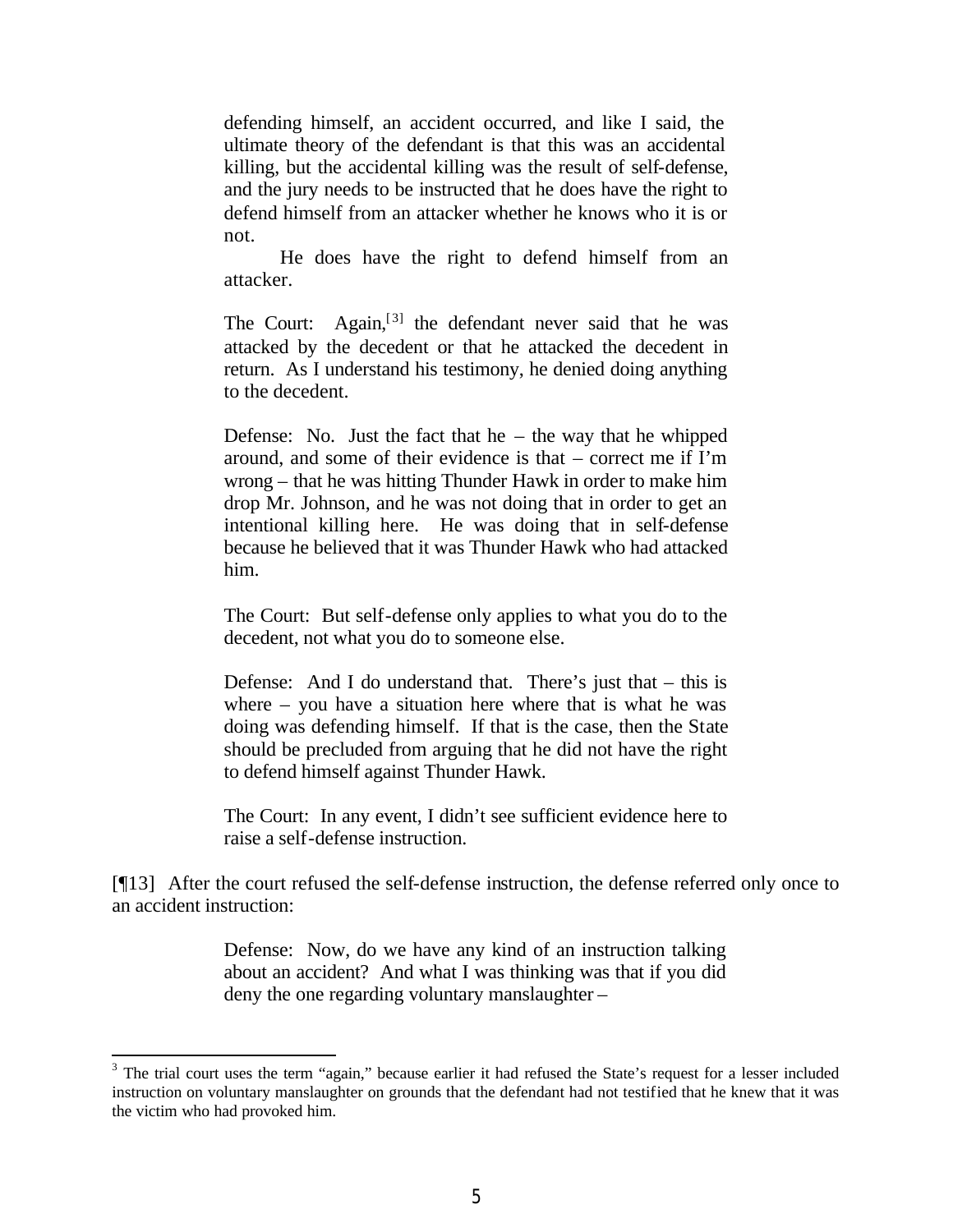The Court: Well, the only reference I think is in your instruction defining "purposely."<sup>[4]</sup>

The defense did not offer any theory of defense instruction relating to accident. Although Holloman presented a self-defense/accident theory of defense, the only defense-oriented instruction the jury received was an instruction that self-induced intoxication could be evidence that no specific intent was formed. In closing argument, the defense stated:

> Douglas Johnson's death was an accident. It was a horrible, terrible accident, but it's not a crime – not a crime for which Brian Holloman is responsible.

> > \* \* \* \*

There was a big struggle, somebody got hit, man whirled around, man goes out the window, turns around and starts punching.

[¶14] Holloman was convicted of first degree murder, sentenced to life imprisonment, and this appeal followed.

#### **DISCUSSION**

*Theory of the Case Instructions*

[¶15] Due process requires the trial court to give a correct instruction to the jury that details the defendant's theory of the case. *Blakely v. State,* 474 P.2d 127, 129 (Wyo. 1970). The instruction must sufficiently inform the court of the defendant's theory and must be supported by competent evidence. *Bouwkamp v. State,* 833 P.2d 486, 490 (Wyo. 1992). A theory of the case is more than a comment on the evidence that tells the jury how to consider the evidence. *Ellifritz v. State,* 704 P.2d 1300 (Wyo. 1985). Fundamentally, the instruction must in the first instance be a proper theory of the case, or theory of defense, instruction. That is, the offered instruction must present a defense recognized by statute or case law in this jurisdiction. *Bouwkamp,* 833 P.2d at 490*.*

[¶16] As *Bouwkamp* explained, "[t]heory of defense instructions are to be derived from and address criminal defenses provided for by statute or acknowledged by this court." *Id.* It further noted "common-law defenses are retained unless otherwise provided by this act." *Id.*  (quoting Wyo. Stat. Ann. § 6-1-102(b)). Additionally, this Court has discussed acceptable defenses, notably in *Keser v. State*, 706 P.2d 263, 269 (Wyo. 1985).<sup>5</sup> *See also* 1 Paul H.

<sup>&</sup>lt;sup>4</sup> Instruction No. 5: "YOU ARE INSTRUCTED that "purposefully" means that the act was done intentionally

or deliberately, and not accidentally."<br>
<sup>5</sup> "Many defenses to criminal actions are not specifically contained within the specific criminal statute.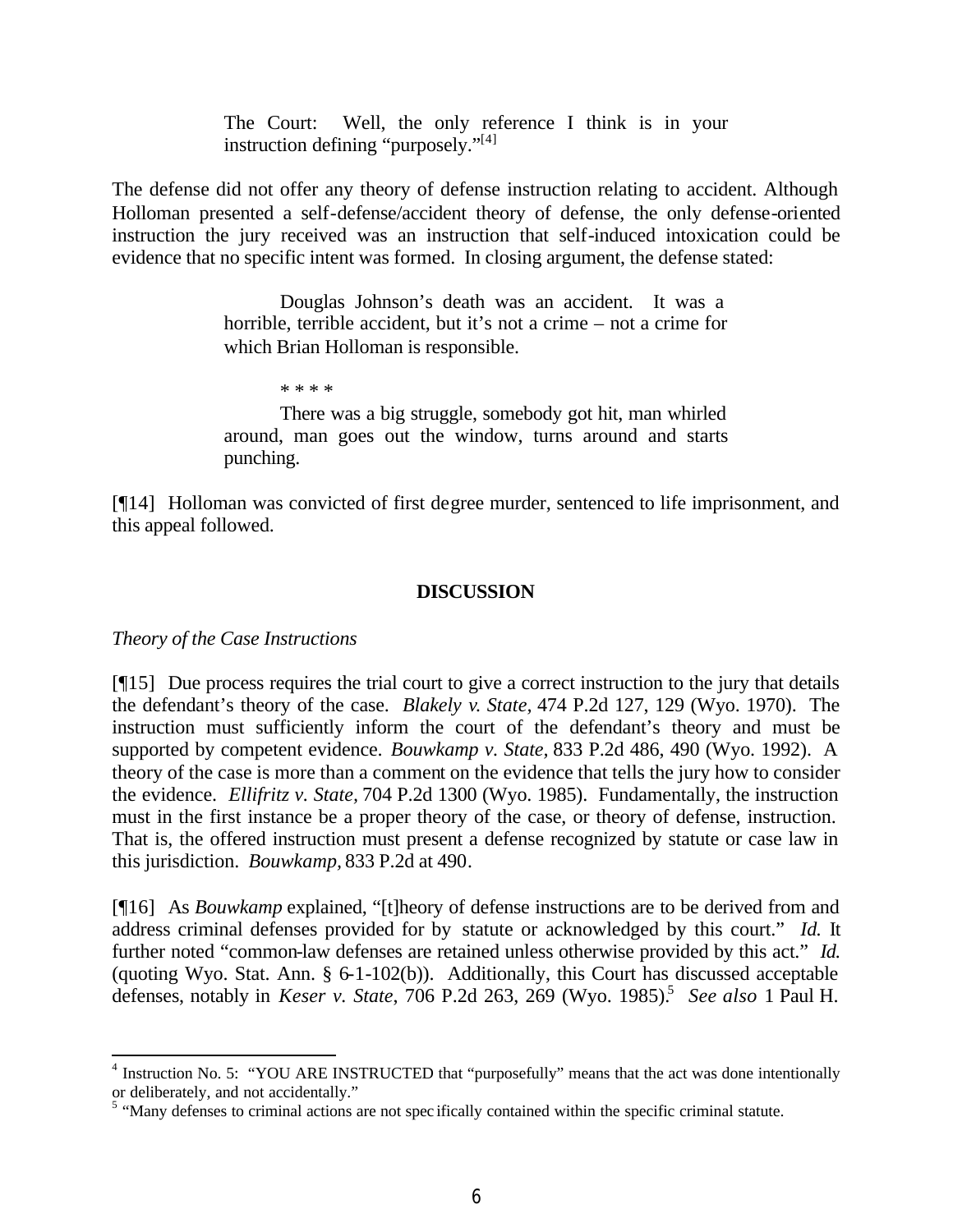Robinson, *Criminal Law Defenses* § 21, at 70 n.1 (1984); 1 Charles E. Torcia, *Wharton's Criminal Law* § 39 (15th ed. 1993).

[¶17] Any competent evidence is sufficient to establish a defense theory even if it consists only of testimony of the defendant. *Best v. State,* 736 P.2d 739, 745 (Wyo. 1987). We view the evidence in a light favorable to the accused and the accused's testimony must be taken as entirely true to determine if the evidence is competent. *Duckett v. State,* 966 P.2d 941, 944 (Wyo. 1998). Even if the court deems the evidence to be weak, or unworthy of belief, the instruction must be given if a jury could reasonably conclude the evidence supports the defendant's position. *Id.* The refusal to allow an instruction requested by the defendant when due process requires the defendant's instruction be given is reversible error per se. *Id.*

[¶18] In this case, the defense presented a self-defense-against-assault instruction which was refused by the trial court. In its appellee brief, the State urges that the trial court properly refused this instruction, noting the following: (1) Holloman's testimony was that he did not intentionally throw Johnson out of the window; (2) defense counsel stated that it was not claiming self-defense, but accident; (3) because Holloman's theory of defense was accident, Wyoming law states that self-defense and accident are incompatible defenses and, therefore, mutually exclusive; and finally, (4) no evidence supported a self-defense instruction. The State primarily relies upon *Goodman v. State,* 573 P.2 400 (Wyo. 1977), and *Mewes v. State,* 517 P.2d 487 (Wyo. 1973), for support.

[¶19] *Mewes* concerned an appeal from a conviction for aggravated assault and battery with a deadly weapon. There, the victim Cooper began a bar fight and attacked Mewes. Cooper was stabbed, and Mewes ran from the bar. One witness saw Mewes stab Cooper in the back. Mewes contended that he had not stabbed Cooper or in any manner participated in the stabbing or even had a knife or instrument that could have inflicted Cooper's injuries. *Mewes,* 517 P.2d at 488. On appeal, Mewes claimed it was error for the trial court to fail to give a self-defense instruction. We decided that the obvious nature or quality of the plea of self-defense is that of justification or excuse for an otherwise unlawful homicide or assault and battery. *Id.* at 488-89. Because the defendant denied that he stabbed the victim at all, a

'Possible bars to conviction include alcoholism, alibi, amnesia, authority to maintain order and safety, brainwashing, chromosomal abnormality, consent, convulsion, custodial authority, defense of habitation, defense of others, defense of property, de minimis infraction, diplomatic immunity, domestic (or special) responsibility, double jeopardy, duress, entrapment, executive immunity, extreme emotional disturbance, hypnotism, immaturity, impaired consciousness, impossibility, incompetency, insanity, intoxication (voluntary and involuntary), involuntary act defenses, judicial authority, judicial immunity, justification, law enforcement authority, legislative immunity, lesser evils, medical authority, mental illness (apart from insanity), military orders (lawful and unlawful), mistake (of law and fact), necessity, official misstatement of law, parental authority, plea bargained immunity, provocation, public duty or authority, reflex action, renunciation, self-defense, somnambulism, the spousal defense to sexual assaults and theft, statute of limitations, subnormality, testimonial immunity, the unavailable law defense, unconsciousness, and withdrawal.' 1 Robinson, Criminal Law Defenses, p. 70, fn. 1 (1984)."

*Keser,* 706 P.2d at 269.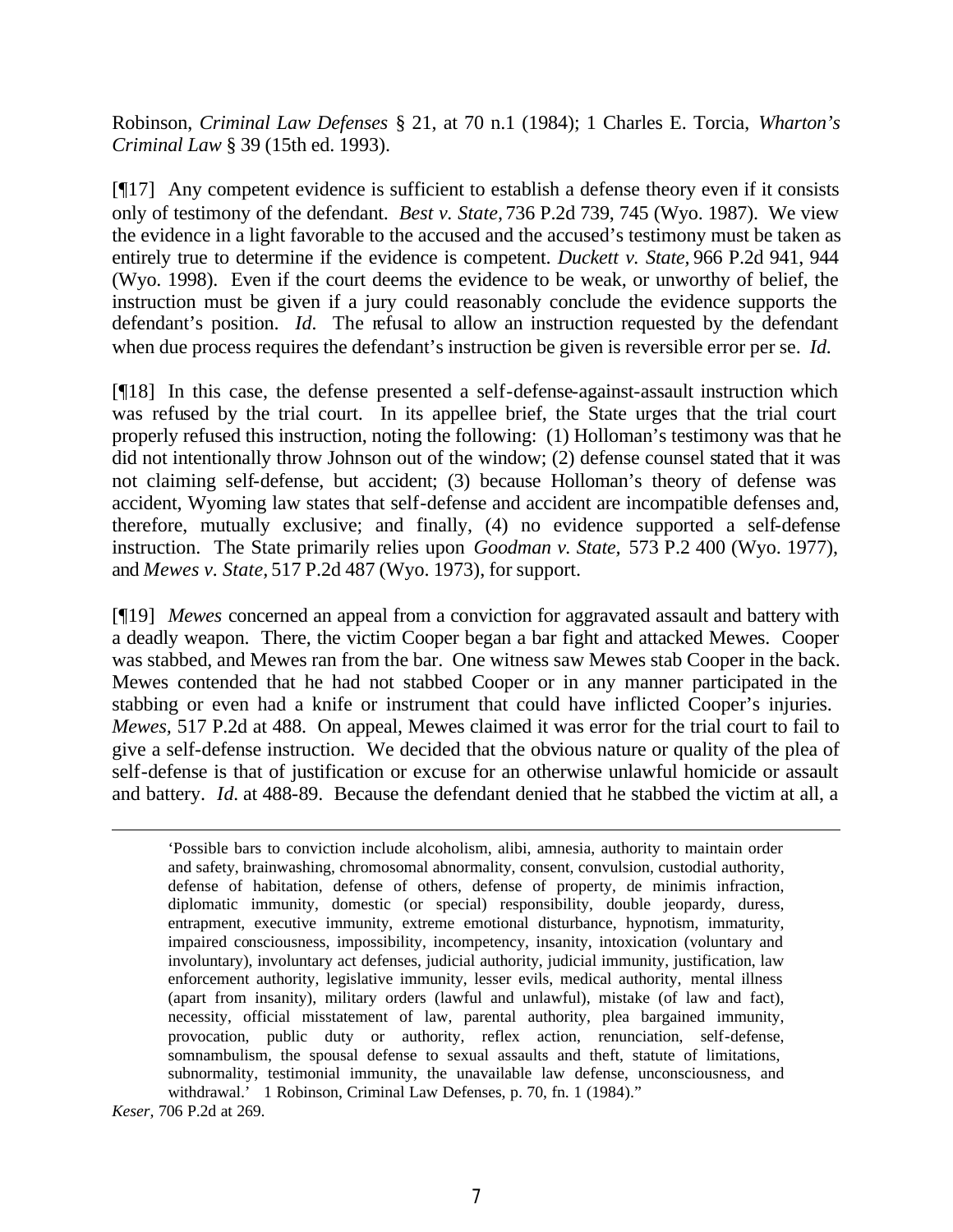jury would not have been able to somehow infer that he had stabbed the victim in selfdefense. *Id.* at 489. "When a charge of this character is made and there is a denial of the stabbing, the only issue presented to the fact finder is whether defendant did in fact stab complainant." *Id.* at 490. We concluded that the trial court did not err in failing to give a self-defense instruction because it would have prejudiced Mewes and deprived him of his defense. *Id.*

[¶20] Plainly, Holloman did not deny that any of his actions caused Johnson's death. Instead, his testimony established that he caused Johnson's death when he defended himself from attack, hit Thunder Hawk, and this blow caused Thunder Hawk to lose his grip on Johnson, and it was then that Johnson fell to his death. We do not find that *Mewes* is helpful to the State's position.<sup>6</sup>

[¶21] In *Goodman,* the defendant was convicted of first degree murder for the premeditated shooting of his pregnant girlfriend and of killing an unborn child.<sup>7</sup> We reversed the murder conviction because the trial court failed to give a voluntary intoxication instruction although both the State and the defense had offered their versions of one. 573 P.2d at 412.

[¶22] We then considered Goodman's contention that the trial court had erred when it denied the defendant his requested jury instructions on self-defense. Goodman claimed that the victim had threatened to shoot him and then grabbed for the gun. We determined that there was evidence that would support finding that there had been a struggle, but the primary issue was whether it fairly raised the issue of self-defense and whether that defense and the defense of accidental killing are legally inconsistent and incompatible defenses in these circumstances. *Id.* at 413. We decided that the record revealed no defense contention that the defendant intended to kill or even purposely shoot the deceased. The defendant had claimed that it was an accident or he could not remember what had happened. *Id.* 

> This means he did *not* intend to shoot her or--at least--he had no recollection of an intention to protect himself by shooting

<sup>6</sup> *Duran v. State,* 990 P.2d 1005 (Wyo. 1999), is also inapplicable. *Duran* held that self-defense is not available as a defense against a charge of reckless conduct. *Id.* at 1009. Duran was charged with reckless aggravated vehicular homicide. She argued on appeal that the trial court erred in refusing to give a self-defense instruction. This Court said:

While Duran claims that the more persuasive approach finds self-defense is relevant to the "reckless" element of the offense, this Court is inclined to follow "[t]he majority of jurisdictions hold[ing] that self-defense requires intentional conduct." A charge of recklessness involves an unintentional act. The trial court gave proper instructions to the jury on the elements of the offense and the definitions of "recklessness" and "proximate cause." The jury had the applicable law before it. The trial court did not err in refusing to submit an instruction on self-defense to the jury."

*Id.* (citations omitted).

<sup>&</sup>lt;sup>7</sup> Wyo. Stat. Ann. § 6-71 (1975) stated in pertinent part:

<sup>&</sup>quot;Whoever unlawfully kills an unborn child, . . . by any assault or assault and battery willfully committed upon a pregnant woman, knowing her condition, is guilty of a felony . . . ."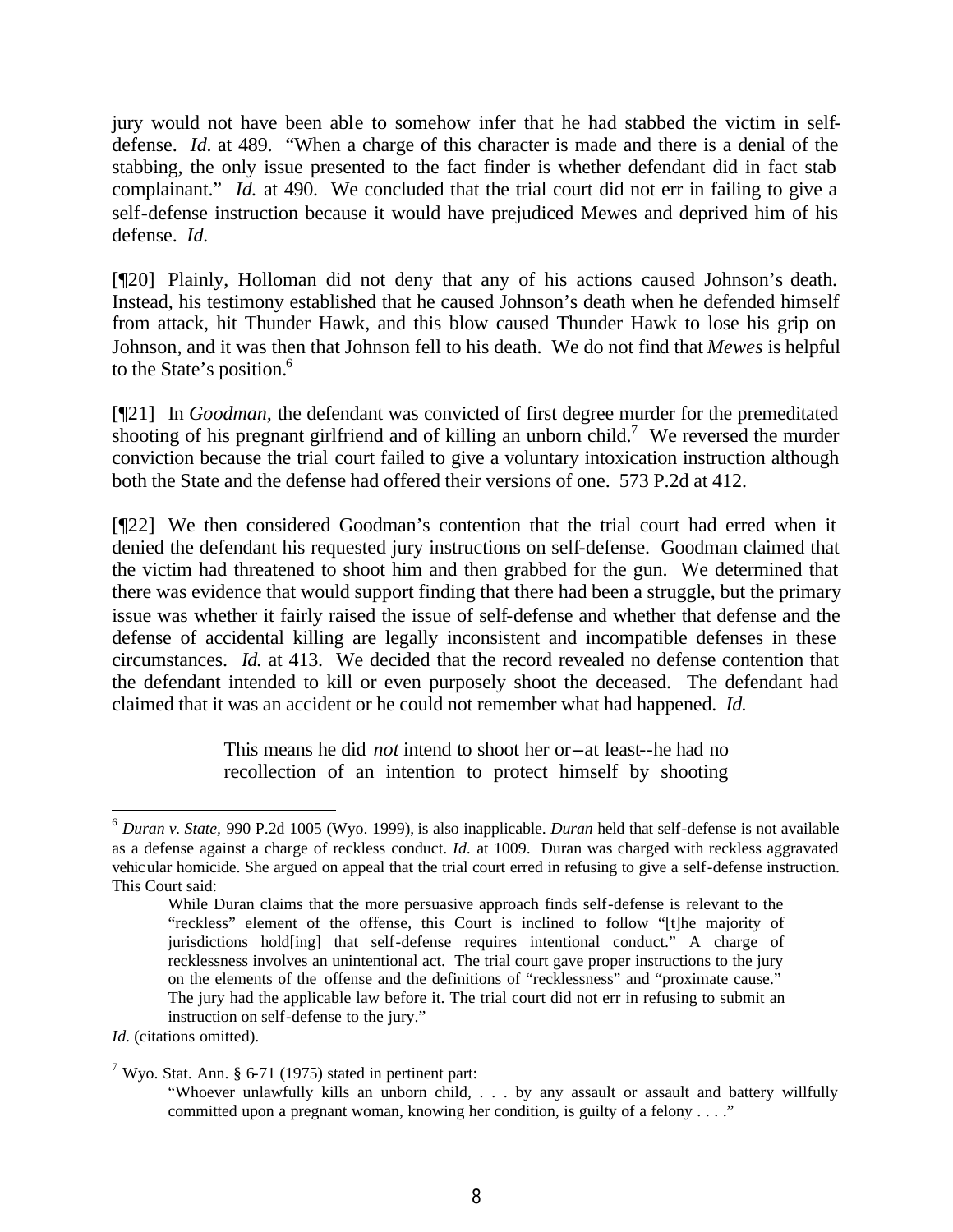Donna Poole. Therefore, he is not contending for an "unlawful homicide" (*Mewes, supra*) which, because he sought to defend himself, was justified. Just the opposite appears in the record. He said he did not need a gun to defend himself against Donna Poole. He testified through his statement that

> "she grabbed ahold of the gun and I grabbed ahold of it too, and we started scuffling over it and that's when it went off. That I know for sure. *But I don't need a gun. Not for a woman.*" . . .

On the question of self-defense and accident being inconsistent defenses, we said in *Mewes*, *supra*, at 517 P.2d 489:

> " . . . Additionally we find persuasive the case of *State v. Peal*, Mo., 463 S.W.2d 840, 841, which holds that when the defendant claims the shooting was accidental he is not entitled to an instruction on self-defense as that would be inconsistent, *Cleghorn v. State*, 55 Wis.2d 466, 198 N.W.2d 577, 579. . . ."

Since there was no evidence of self-defense at the time of the shooting<sup> $(n 3)$ </sup>, we hold the instruction upon that theory to have been properly refused.

*Id.* For our purposes, footnote three is important to consider. It says:

We are not overlooking the evidence to the effect that Donna made a threatening remark and they both reached for the gun. Up to this point, a self-defense argument is tenable--but there is *no* evidence that the defendant then intended to discharge the gun against Donna Poole in order to protect himself.

*Id.* 

[¶23] *Goodman* is distinguishable on two bases. First, the defendant was claiming selfdefense against the homicide victim whereas Holloman is claiming that his action of selfdefense against one person caused the death of a third person. Second, *Goodman* found theories of self-defense and accident incompatible when the defendant denies any intent to shoot the victim. Holloman, however, testified that without realizing that Thunder Hawk was holding onto Johnson, he intentionally struck Thunder Hawk. This action caused Thunder Hawk to lose hold of Johnson who then fell to his death. It is Holloman's contention that his intentional act against Thunder Hawk was in self-defense, but caused the accidental death of a third person. Although *Goodman* prohibits an accused from claiming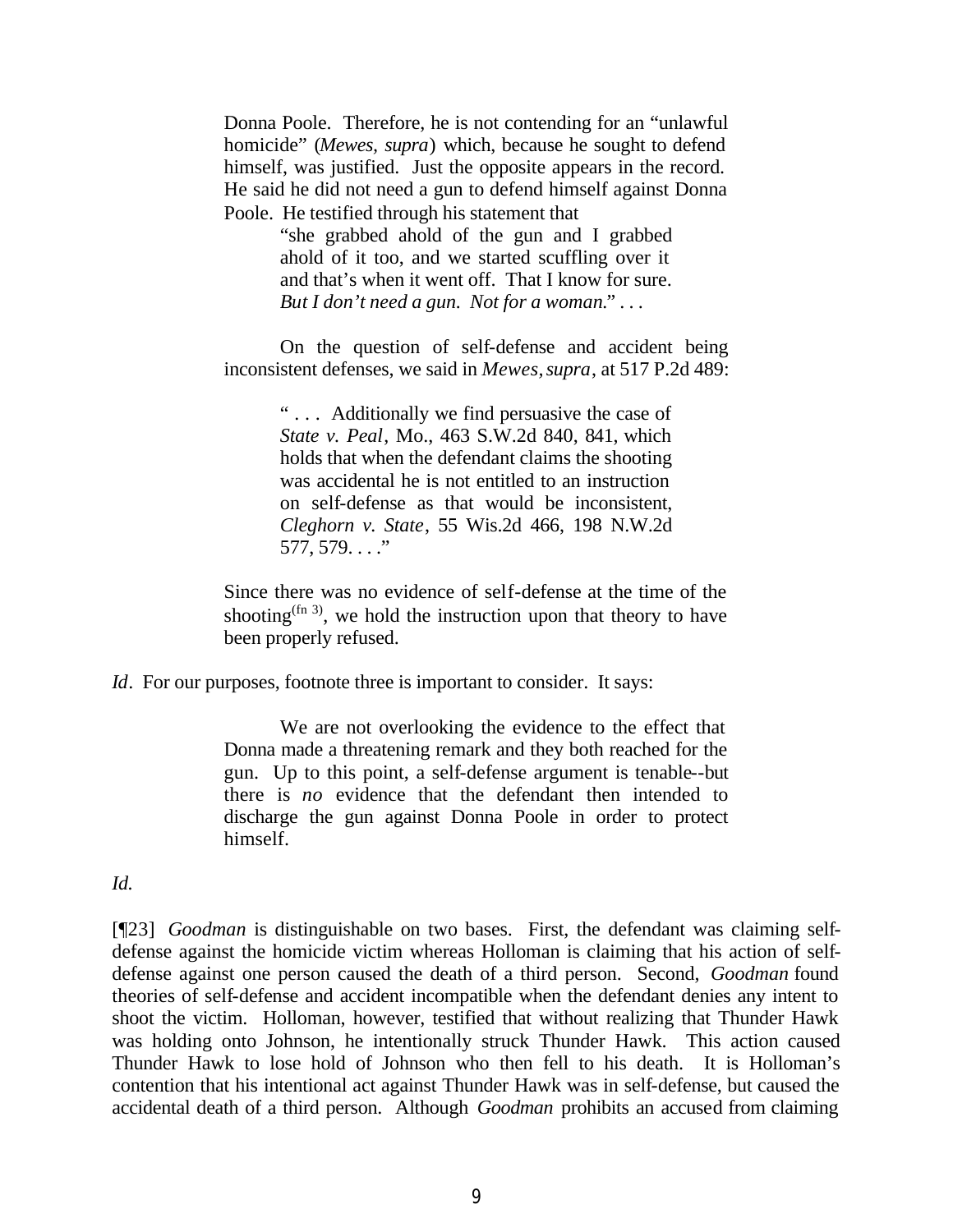that the act of shooting a victim is both intentional and accidental, it does not address a claim that an intentional blow in self-defense against one victim caused the accidental death of a third person. In essence, Holloman claims two different defense theories for two successive acts. Wyoming law, however, has not addressed the precise situation presented by Holloman's testimony, and whether we should recognize this legal defense presents an issue of first impression.

[¶24] The general rule is that if a person acting in necessary self-defense unintentionally injures or kills a third person, he is not guilty of homicide or assault and battery. *People v. Morris,* 491 N.Y.S.2d 860, 862-63 (A.D. 4 Dept. 1985); *People v. Mathews,* 154 Cal.Rptr. 628, 631-32 (Cal. Ct. App. 1979); *State v. Castilla,* 457 P.2d 618, 620 (Utah 1969); *Pittman v. State,* 272 P.2d 458, 460 (Okla. 1954); s*ee also,* Ferdinand S. Tino, Annotation, *Unintentional Killing Of Or Injury To Third Person During Attempted Self-Defense*, 55 A.L.R3d 620 (1974); *McCraney v. State,* 871 P.2d 922, 925 (Nev. 1994). The rule is not absolute and may not apply if the defendant acted recklessly or negligently. *Morris,* 491 N.Y.S.2d at 862-63. *People v. Jackson,* 212 N.W. 2d 918, 919 (Mich. 1973). If evidence supports giving a self-defense instruction, "and if on any reasonable view of the evidence the jury might have decided that defendant's actions were justified, the failure to charge justification constitutes reversible error." *Morris,* 491 N.Y.S.2d at 863.

[¶25] In these cases and those cited by authorities collecting cases, the courts refer to a "transferred intent" self-defense theory to justify the accidental killing of a bystander. Under this theory, the courts reason that if transferred intent "in its principal application, establishes that one's criminal intent follows the corresponding criminal act to its unintended consequences, . . . [then] the reasoning applies equally to carry *the lack of criminal intent* to the unintended consequences and thus preclude criminal responsibility." *Mathews,* 154 Cal. Rptr. at 631. Accordingly, if self-defense is justified against the intended victim and would excuse the assault or homicide of that victim, then the assault or homicide of the unintended victim is excused or justified, and no criminal conviction can be obtained.

[¶26] Those courts then look at the specific facts to determine the jury instruction content, but generally, it is a self-defense instruction of the general sort offered in Holloman's case. However, when a bystander is injured, an accidental homicide instruction may also be given if the law of the particular jurisdiction permits it. The Nevada case of *McCraney v. State*, 871 P.2d 922 (Nev. 1994), offers an example. In this case the defendant was tried for shooting to death two victims. He contended that he had shot and killed one in self-defense while that person was seated in a car. He contended that the second victim was accidentally shot and killed while sitting next to the victim from whom he was defending himself. *Id.* at 924-25*.* The jury received a self-defense instruction and acquitted the defendant of the first degree murder of the one victim. *Id.* at 924. The defendant was convicted of the first degree murder of a second victim. *Id.* On appeal, defendant contended that the trial court improperly refused the following accidental homicide instruction:

> All persons are liable to punishment except those persons who committed the act through misfortune or by accident, when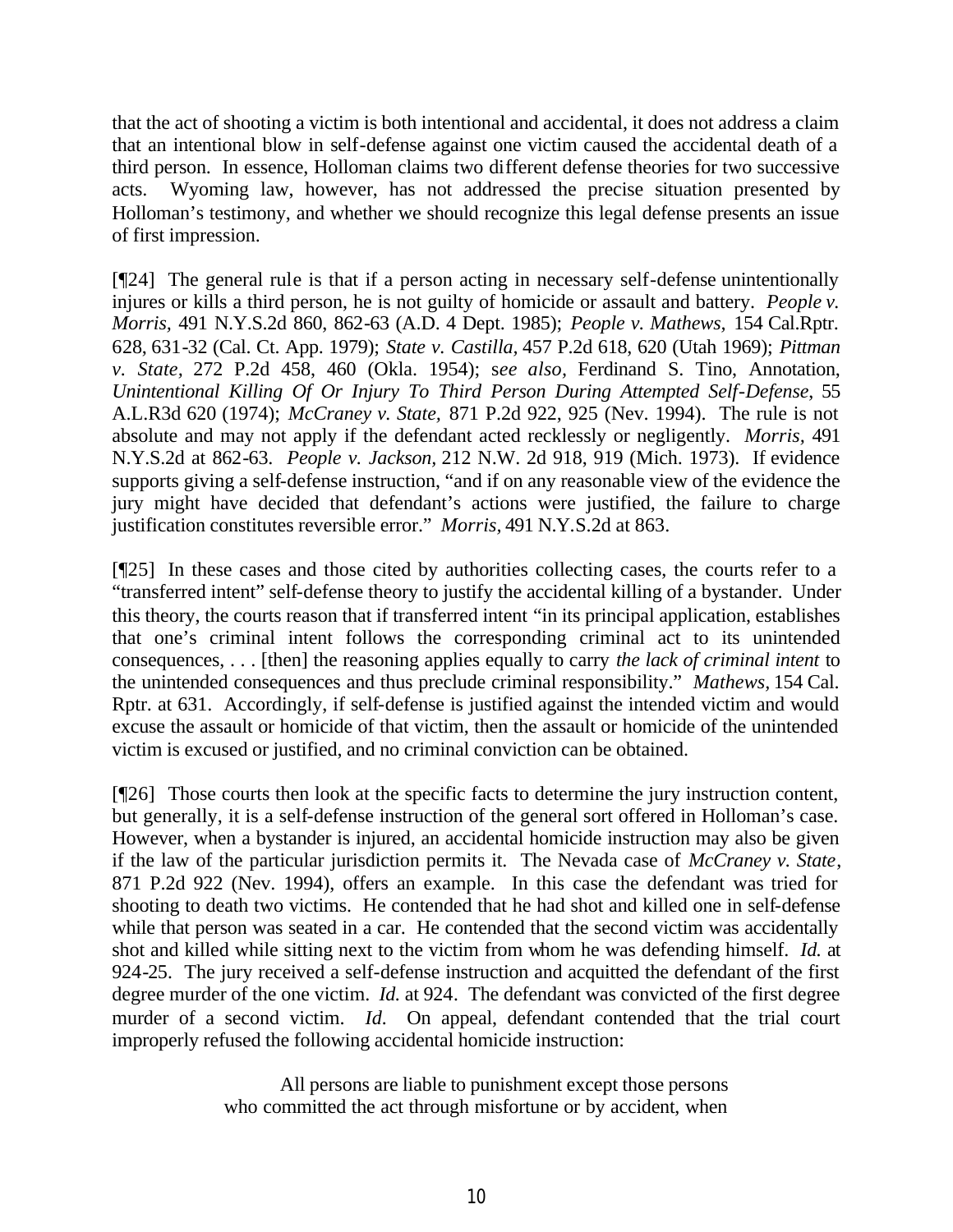it appears that there was no evil design, intention or culpable negligence.

Finding that medical evidence indicated that the second person may have been shot while in the car during defendant's act of self-defense, the Nevada Supreme Court ruled that sufficient evidence supported giving the instruction, the failure to do so was reversible error, and remanded for new trial. *Id.* at 925.

[¶27] Holloman's version of events does not fit well with this type of stray bullet case or others that apply the transferred intent self-defense theory discussed earlier. In Holloman's case, a fistfight he claims to have engaged in with one person for self-defense reasons resulted in the falling death of another. Under these alleged facts, we nevertheless believe that his testimony required that the jury be instructed on the law of self-defense. The jury's role is to determine whether Holloman's intentional acts were self-defense resulting in a third party's accidental death for which he may be acquitted, or were premeditated first-degree murder. Here, the failure to provide a self-defense instruction precluded jury review.

[¶28] We have carefully considered both the State's position that this failure was not reversible error and the trial court's rationale for refusing the instruction. That consideration notwithstanding, under our well-established law regarding defense theory instructions, several factors support giving the instruction. First, Holloman testified as to a version of events that could be believed by the jury and, therefore, is sufficient to justify an instruction; second, although slight, corroborating physical evidence of an attack upon him existed; third, the fact that his claimed self-defense actions caused the death of a third party, a proper common law defense, precludes application of our rule that self-defense and accident are mutually exclusive, and finally, the State does not claim that Holloman's version of events does not satisfy the elements of self-defense from assault, and our review finds that the proposed instructions were supported by the evidence. All factors support giving the instruction, and we hold that the failure to give the instruction was reversible error.

[¶29] The defense did not request an accident instruction; however, if, on remand, the defense prefers that the jury be instructed in addition to arguing that theory to the jury, then the trial court should determine whether the evidence requires an accident instruction. *Coburn v. State,* 2001 WY 30, ¶¶11, 13, 20 P.3d 518, ¶¶11, 13 (Wyo. 2001).

[¶30] In Wyoming, our rule on accident was settled many years ago, and provides the basis for fashioning an appropriate instruction.

> "The taking of human life by accident, misadventure, or misfortune, while in the performance of a lawful act, exercising due care, and without harmful intent, is excusable; but all such facts must concur, and the absence of any one of them will involve guilt. The homicide must have been committed while the accused was engaged in doing a lawful act, and by lawful means, with ordinary and reasonable care, and without any